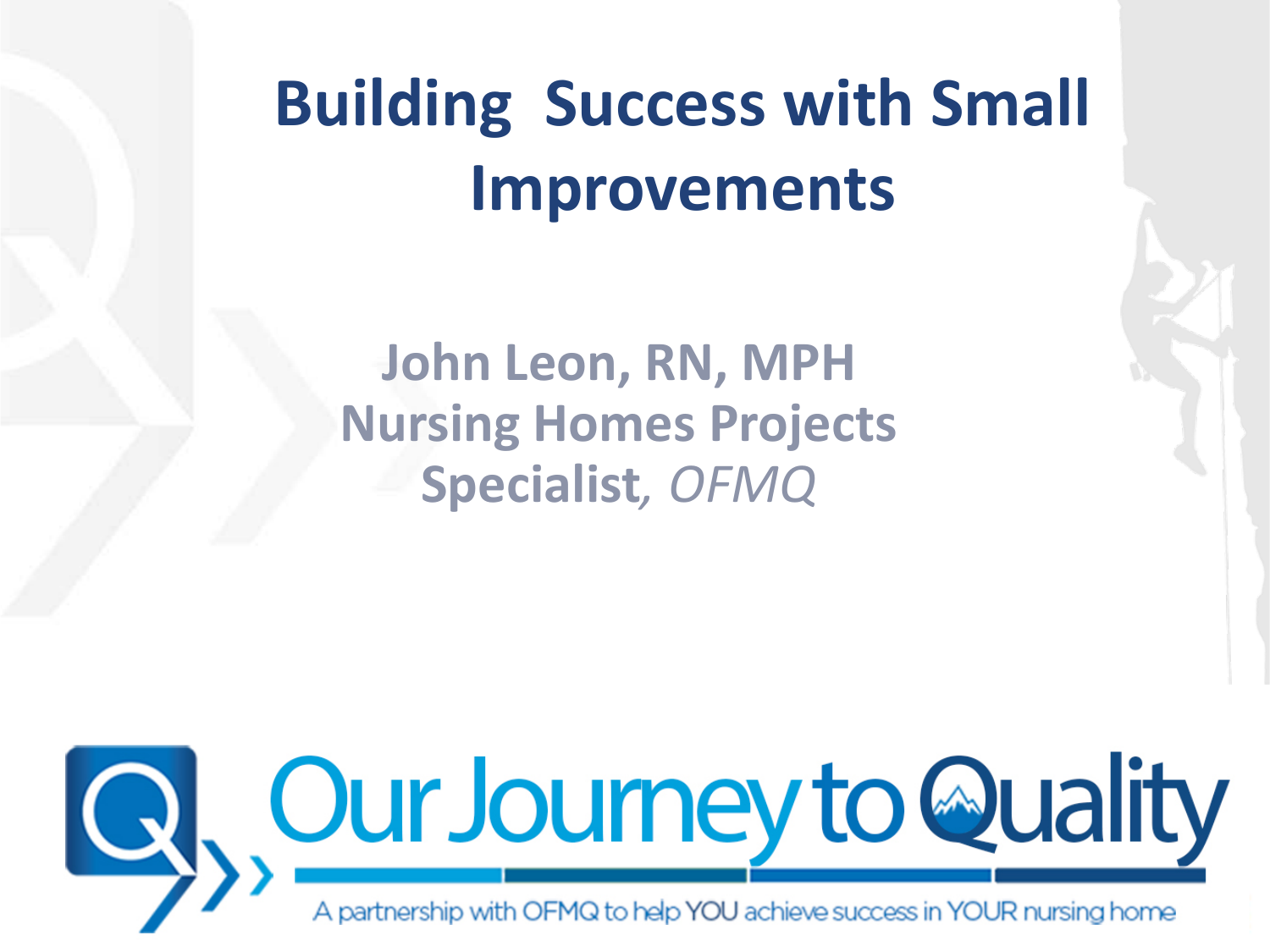# QAPI Process

- QAPI team sets priorities for improvement efforts
- Utilize interdisciplinary team to develop the improvement process
- Set a SMART goal to drive efforts (**S**pecific **M**easurable **A**ttainable **R**elevant and **T**ime bound)

*"Could your home reduce number of residents that self-report moderate to severe pain from 21.3 to 16.4% in 6 months?"*

• Create interventions to achieve your goal (PDSA)

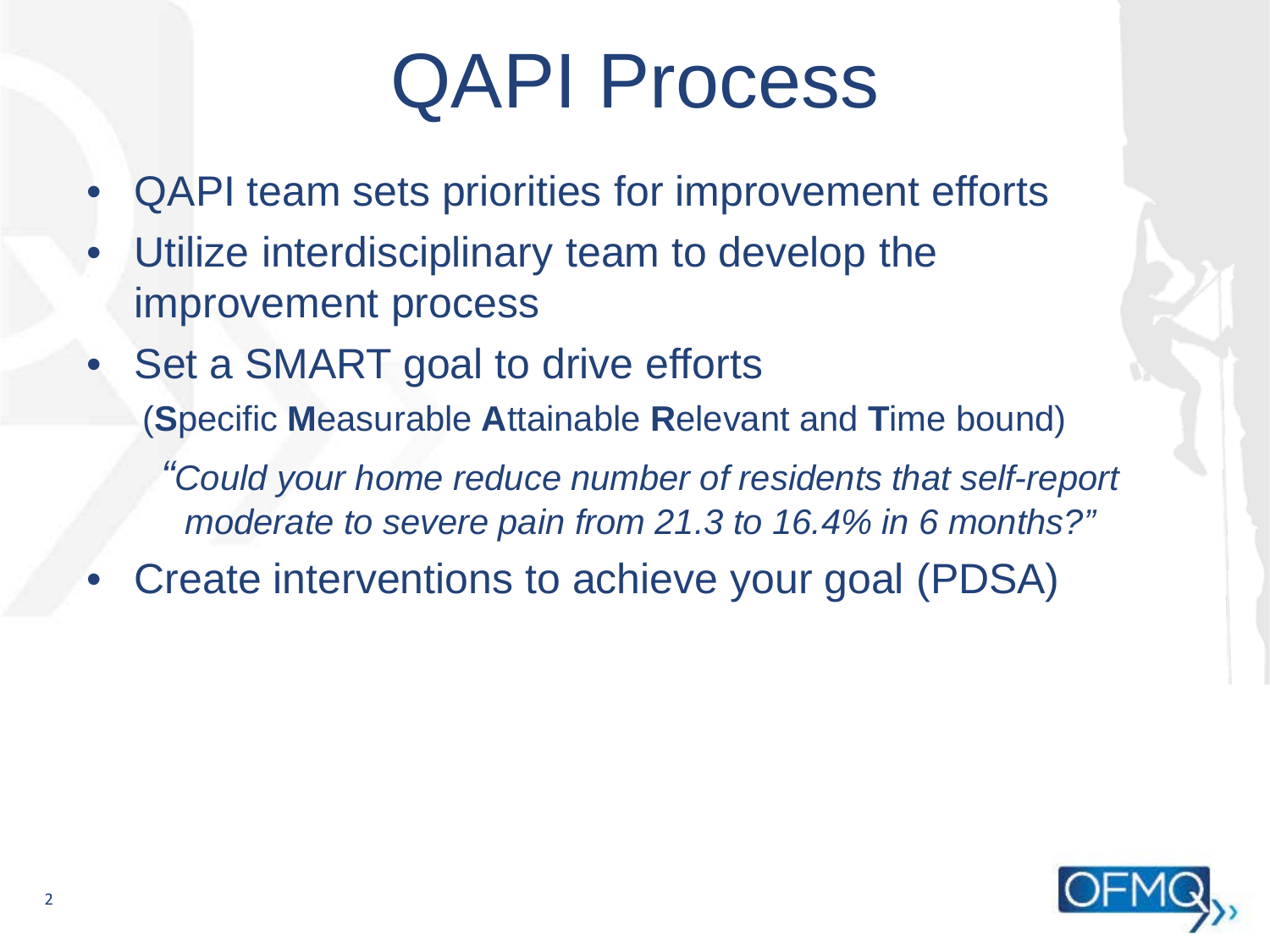## **MDS Facility Level Report**

Note: Dashes represent a value that could not be computed

- Note:  $S =$  short stay,  $L =$  long stay
- Note: I = incomplete; data not available for all days selected
- Note: \* is an indicator used to identify that the measure is flagged

**Report Period: Comparison Group: Run Date: Report Version Number:** 

| <b>Measure Description</b> | <b>CMS</b><br>ID | Data | Num | Denom | <b>Facility</b><br><b>Observed</b><br>Percent | <b>Facility</b><br><b>Adjusted</b><br>Percent | Comparison<br>Group<br><b>State</b><br>Average | Comparison<br>Group<br>National<br>Average | Comparison<br>Group<br><b>National</b><br>Percentile |
|----------------------------|------------------|------|-----|-------|-----------------------------------------------|-----------------------------------------------|------------------------------------------------|--------------------------------------------|------------------------------------------------------|
| SR Mod/Severe Pain (S)     | N001.01          |      | 10  | 20    | 50.0%                                         | 50.0%                                         | 27.1%                                          | 18.7%                                      | $97*$                                                |
| SR Mod/Severe Pain (L)     | N014.01          |      | 15  | 61    | 24.6%                                         | 17.7%                                         | 13.0%                                          | 7.7%                                       | $90*$                                                |
| Hi-risk Pres Ulcer (L)     | N015.01          |      | 3   | 76    | 3.9%                                          | 3.9%                                          | 7.6%                                           | 6.5%                                       | 35                                                   |
| New/worse Pres Ulcer (S)   | N002.01          |      |     | 32    | 3.1%                                          | 2.1%                                          | 1.9%                                           | 1.0%                                       | $87*$                                                |
| Phys restraints (L)        | N027.01          |      | 0   | 102   | $0.0\%$                                       | $0.0\%$                                       | 0.6%                                           | 1.0%                                       | $\mathbf{0}$                                         |
| Falls (L)                  | N032.01          |      | 63  | 102   | 61.8%                                         | 61.8%                                         | 52.4%                                          | 44.3%                                      | $90*$                                                |
| Falls w/Mai Injury (L)     | N013.01          |      | 6.  | 102   | 5.9%                                          | 5.9%                                          | 5.3%                                           | 3.3%                                       | $84*$                                                |

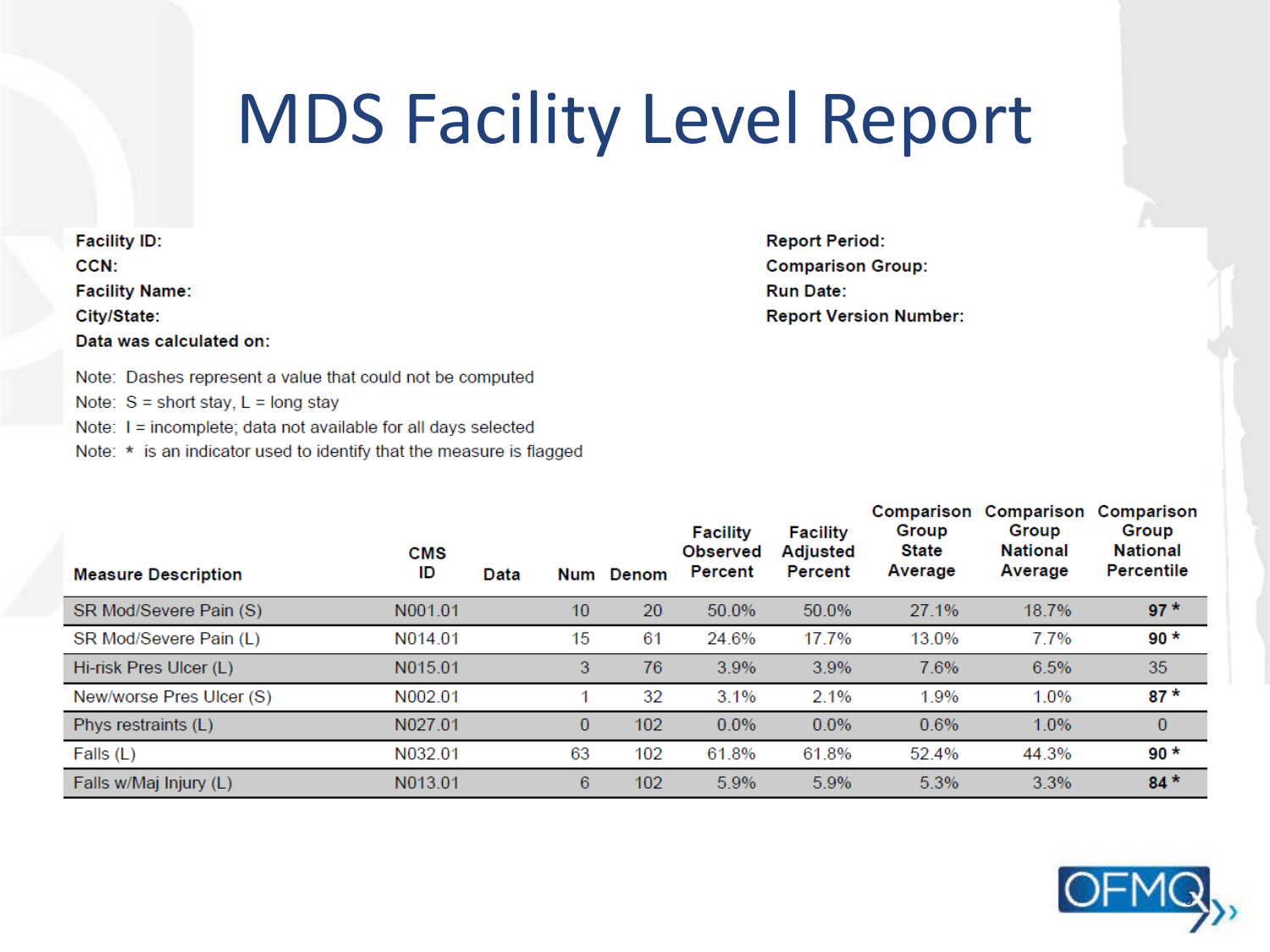## Determine Your Improvement

#### Step 1: Determine your current numerator

Review your MDS 3.0 QM Facility Level report and find the numerator (N) for the above measure. Enter that number below:

> N 13  $=$

> > (current numerator)

#### Step 2: Determine the number of residents for targeted interventions

Select one of the following goals (10% improvement or 20% improvement) to determine the number of residents for targeted interventions:

| Goal (select one):                               |                      |  | # Residents to Improve: |
|--------------------------------------------------|----------------------|--|-------------------------|
| $\Box$ 10% Improvement                           | N (from Step $1$ ) = |  | $x 0.1 =$ residents     |
| $\boxtimes$ 20% Improvement N (from Step 1) = 13 |                      |  | $x 0.2 = 2.6$ residents |

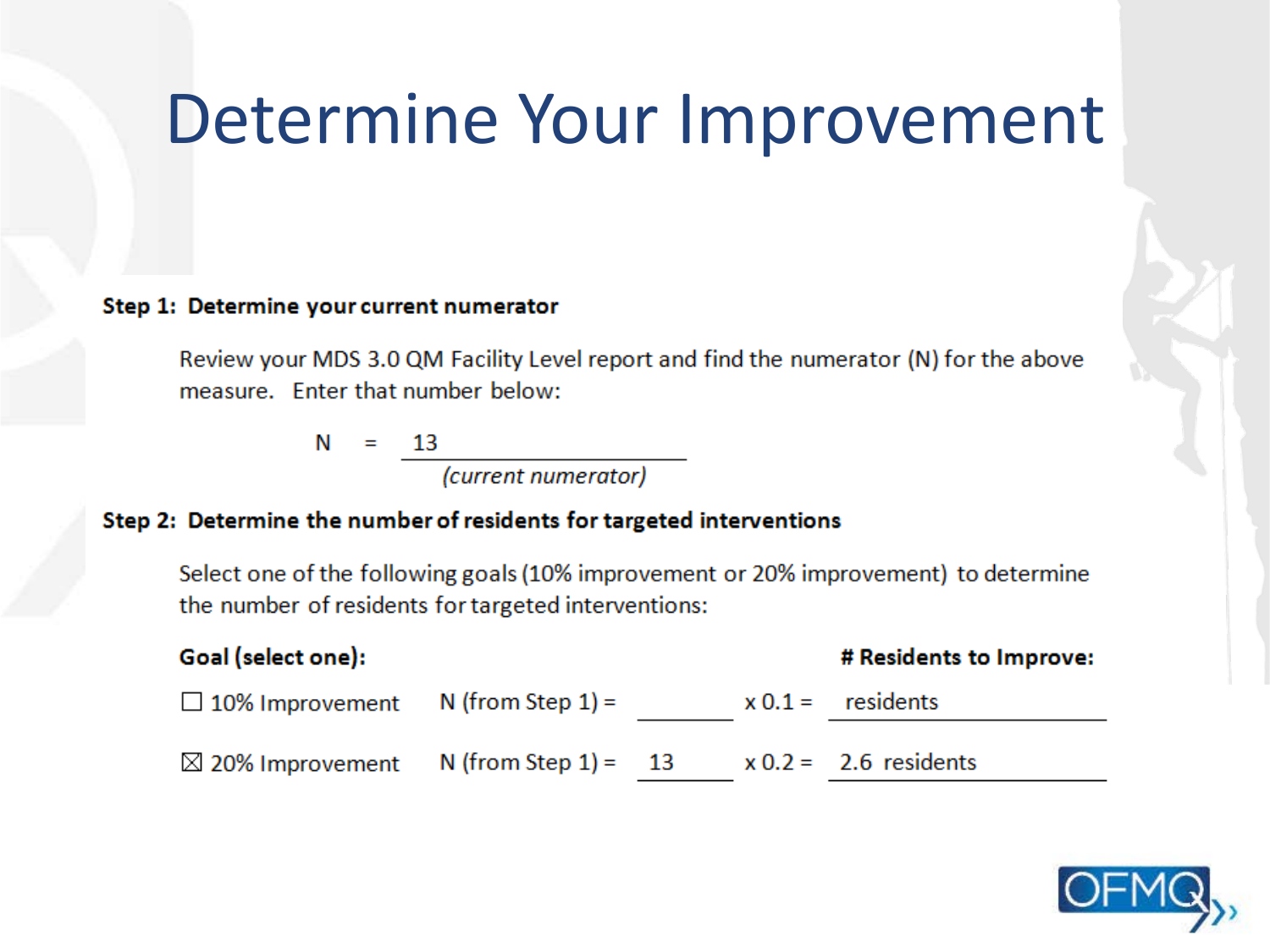## Calculate New Goal

#### Step 3: Determine your new goal

Subtract the number of residents that you are targeting for improvement from your current numerator. This will be your new numerator.



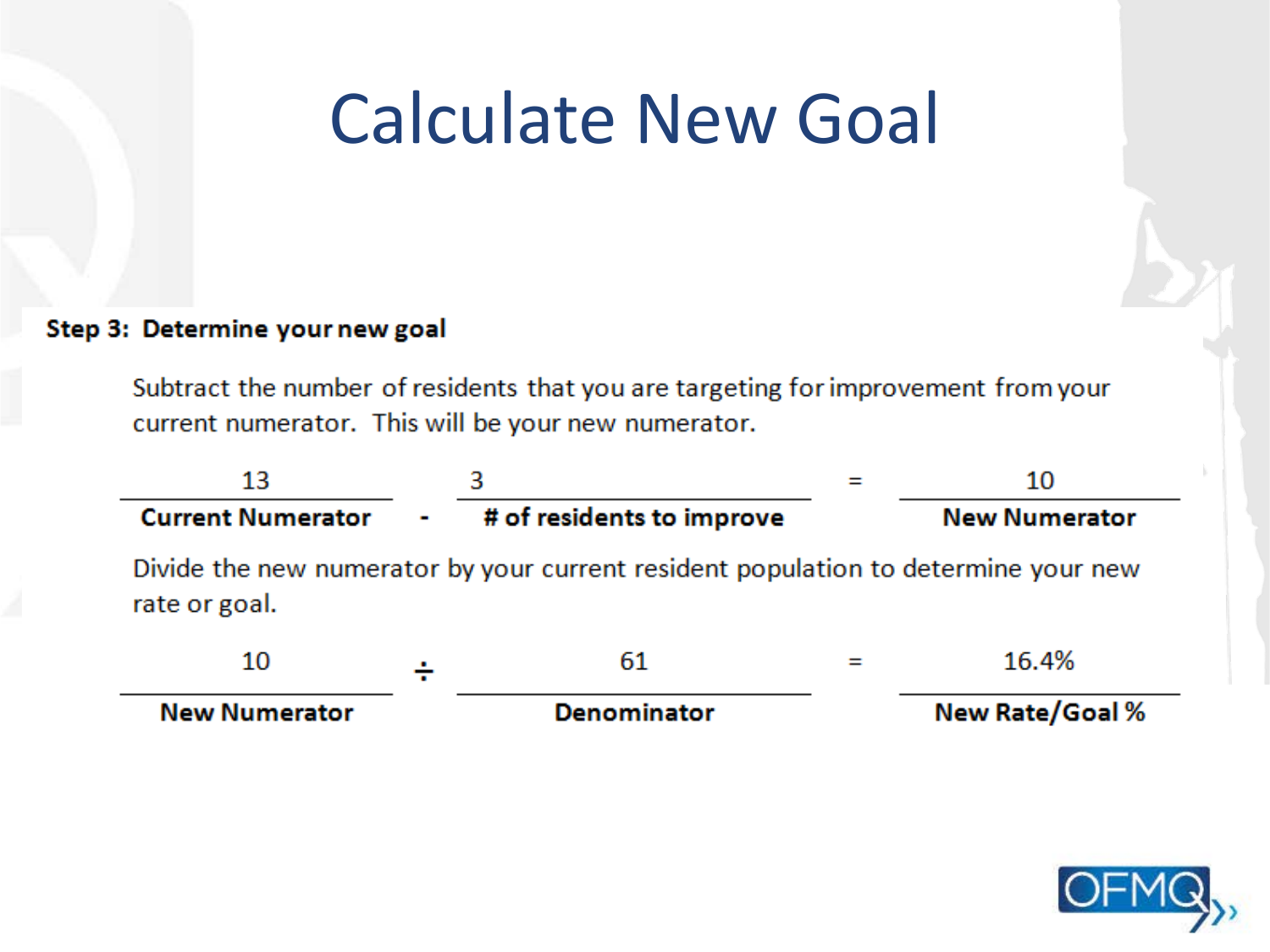## New Goal Statement

#### Step 3: Make your improvement goal statement

|                          |            |                        |           |                   | will reduce the percent of SR Moderate to Severe Pain |                  |  |  |  |  |  |  |
|--------------------------|------------|------------------------|-----------|-------------------|-------------------------------------------------------|------------------|--|--|--|--|--|--|
| (name of home)           |            | residents experiencing |           | (name of measure) |                                                       |                  |  |  |  |  |  |  |
| from the current rate of |            | 21.3%                  |           | to a rate $\leq$  |                                                       | 16.4%            |  |  |  |  |  |  |
|                          |            | (enter current rate)   |           |                   |                                                       | (enter new rate) |  |  |  |  |  |  |
| by                       | 12/31/2015 |                        | This is a |                   | 20%                                                   | reduction.       |  |  |  |  |  |  |
| (enter date)             |            |                        |           |                   | (enter 10 or 20)                                      |                  |  |  |  |  |  |  |

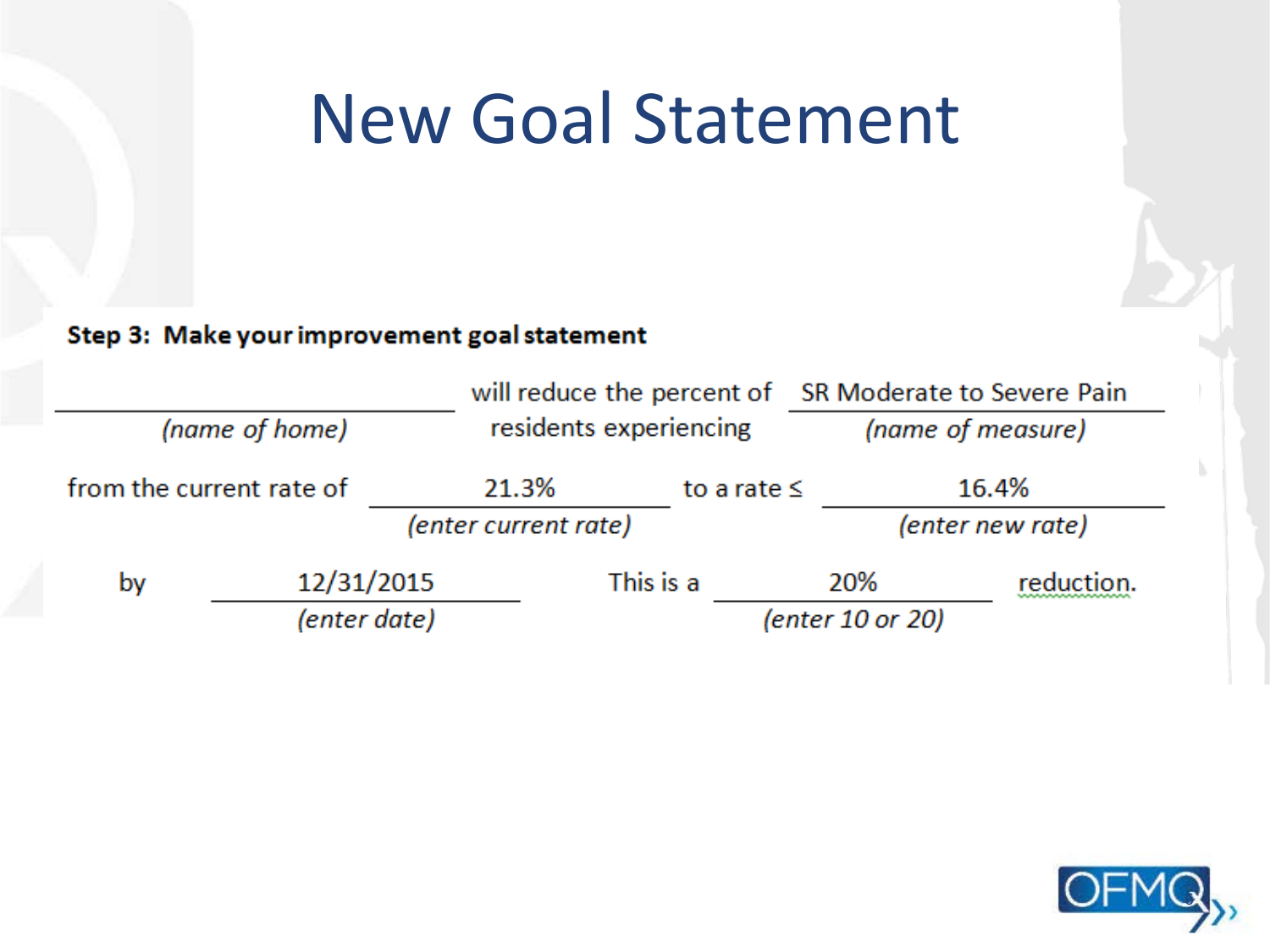# Tracking QMs

**Goal Tracking:** 

Note: See Appendix B for a goal setting worksheet to determine goals for the QAPI Action Plan

#### The following is/are the QAPI goals:

| Ms# | <b>Measure</b>                              | Goal (10% or 20% | Goal  | Goal        |
|-----|---------------------------------------------|------------------|-------|-------------|
|     |                                             | improvement)     | Rate  | <b>Date</b> |
| 1   | Falls (State Avg = 52.2%)                   | 10%              | 54.3% | 12/31/15    |
| 2   | Falls with Major Injury (State Avg = 5.6%)  | Maintain         |       | 12/31/15    |
| 3   | Self-Reported Pain (LS) (State Avg = 12.9%) | 20%              | 16.4% | 12/31/15    |
| 4   | $UTs$ (State Avg = 7.4%)                    | Maintain         |       | 12/31/15    |
| 5   | HR Pressure Ulcers (LS) (State Avg = 8.3%)  | Maintain         |       | 12/31/15    |
|     |                                             |                  |       |             |

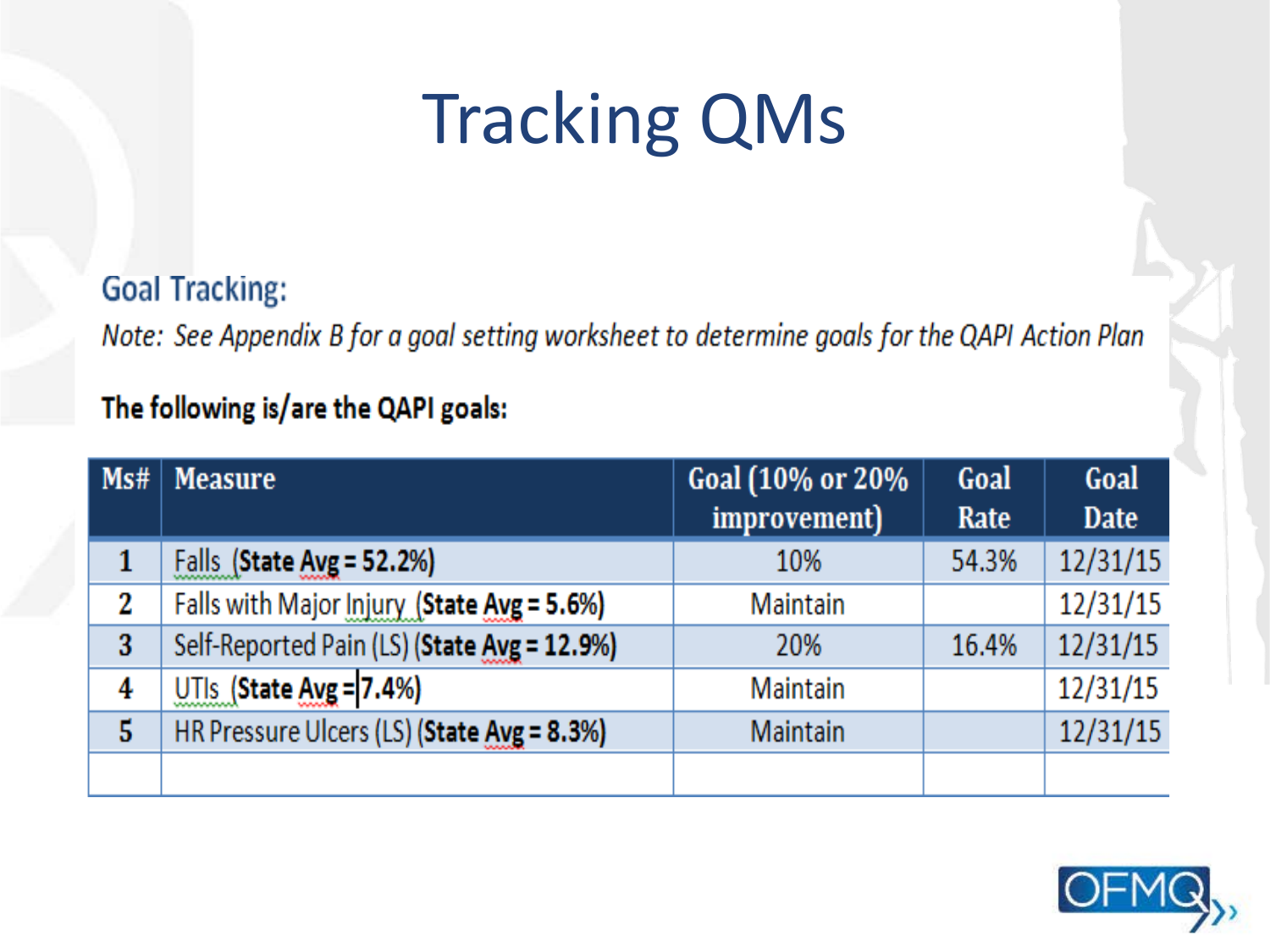# Tracking Results

The following is documentation of the improvement rates as determined by data reviewed during QAPI team meetings:

| Ms<br># | <b>Baseline</b><br>May | June  | <b>July</b> | <b>Aug</b> | <b>Sep</b> | Oct | <b>Nov</b> | <b>Dec</b> | Jan | <b>Feb</b> | Mar |
|---------|------------------------|-------|-------------|------------|------------|-----|------------|------------|-----|------------|-----|
| 1       | 60.2%                  | 58.9% | 57.9%       |            |            |     |            |            |     |            |     |
| 2       | 5.6%                   | 3.7%  | 3.7%        |            |            |     |            |            |     |            |     |
| 3       | 21.3%                  | 20.0% | 17.5%       |            |            |     |            |            |     |            |     |
| 4       | 6.7%                   | 4.9%  | 4.0%        |            |            |     |            |            |     |            |     |
| 5       | 2.6%                   | 2.6%  | 2.8%        |            |            |     |            |            |     |            |     |
|         |                        |       |             |            |            |     |            |            |     |            |     |

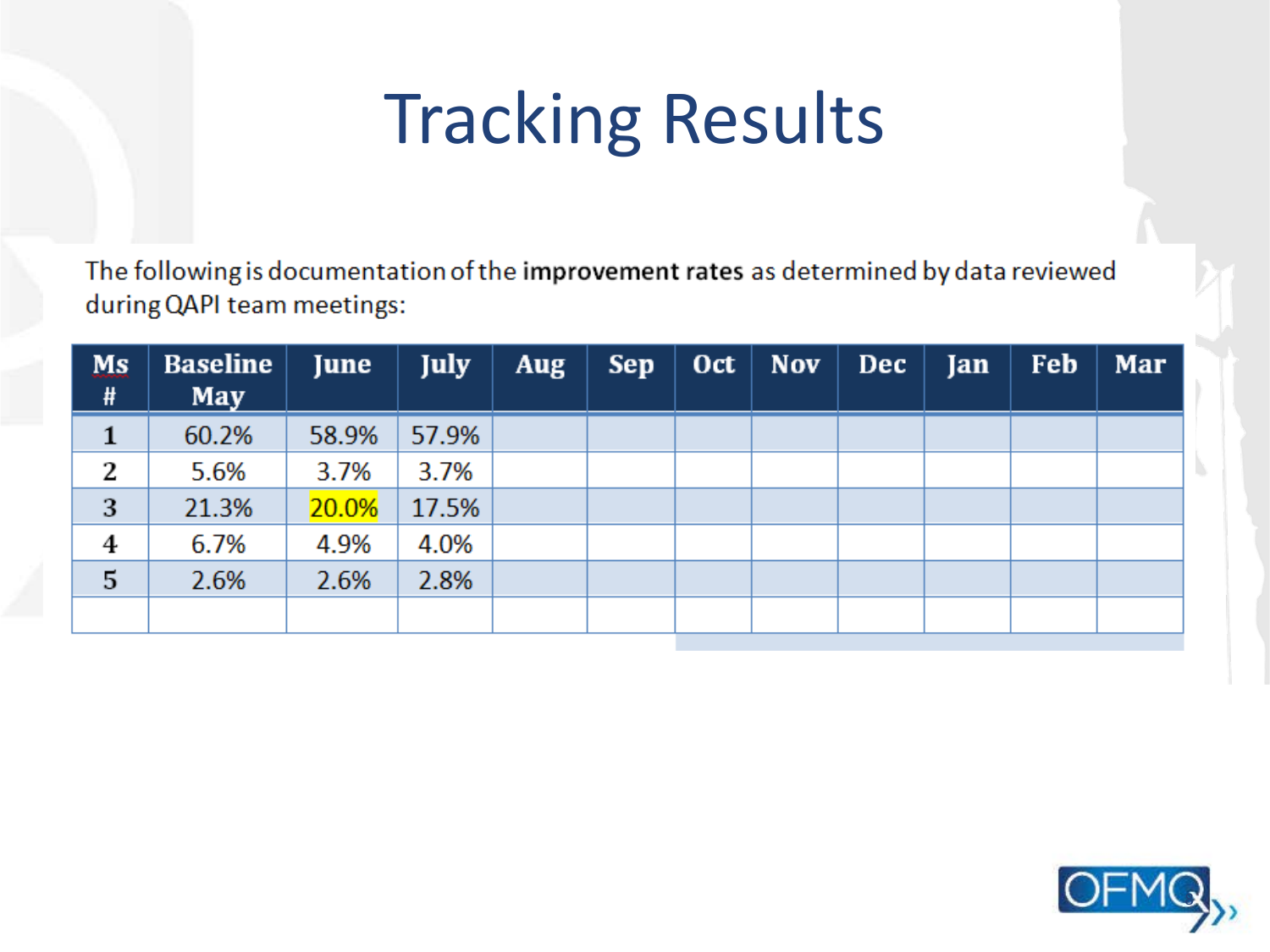# Tracking Pain Management



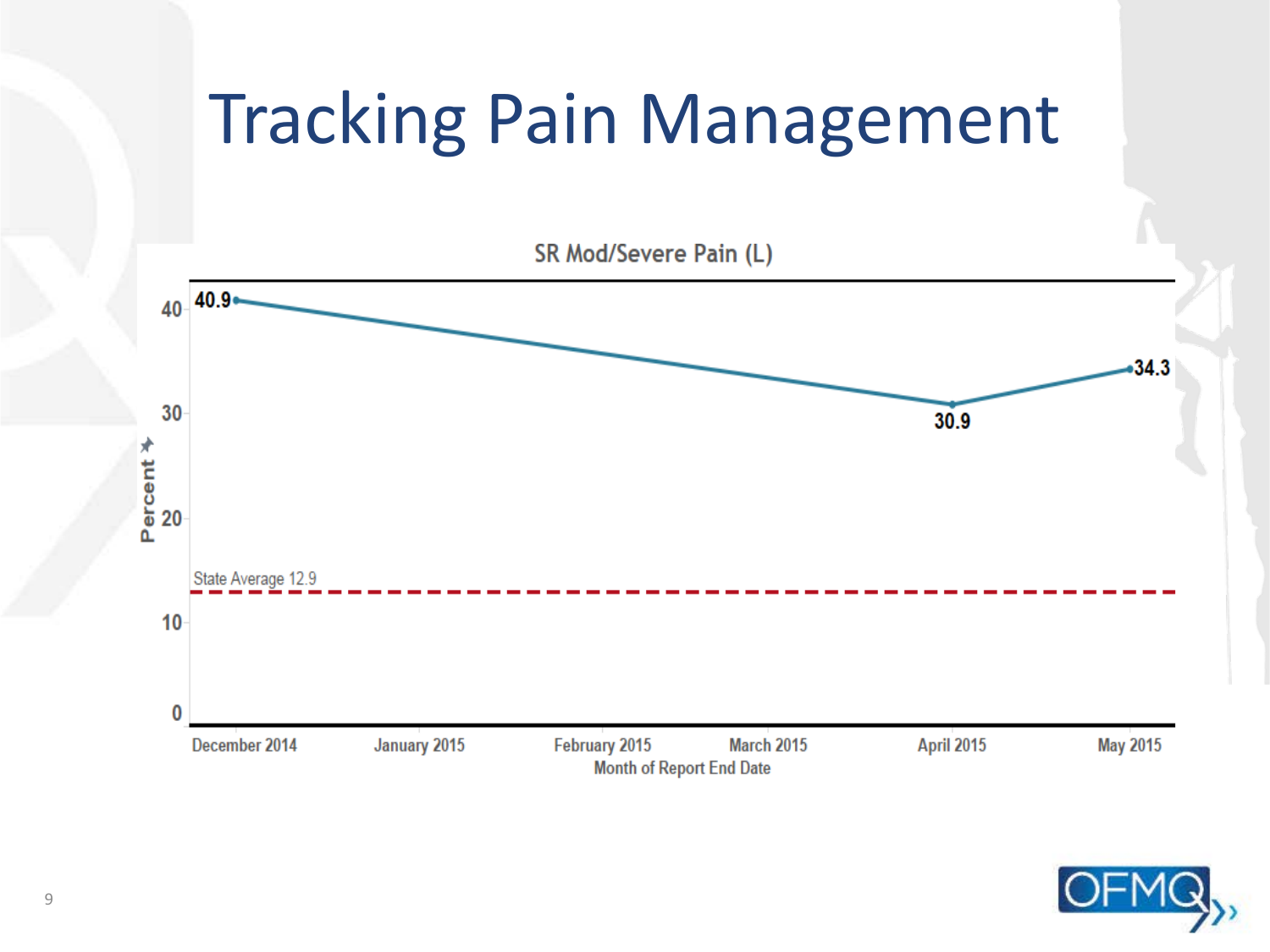# Tracking Pain Management

SR Mod/Severe Pain (L)



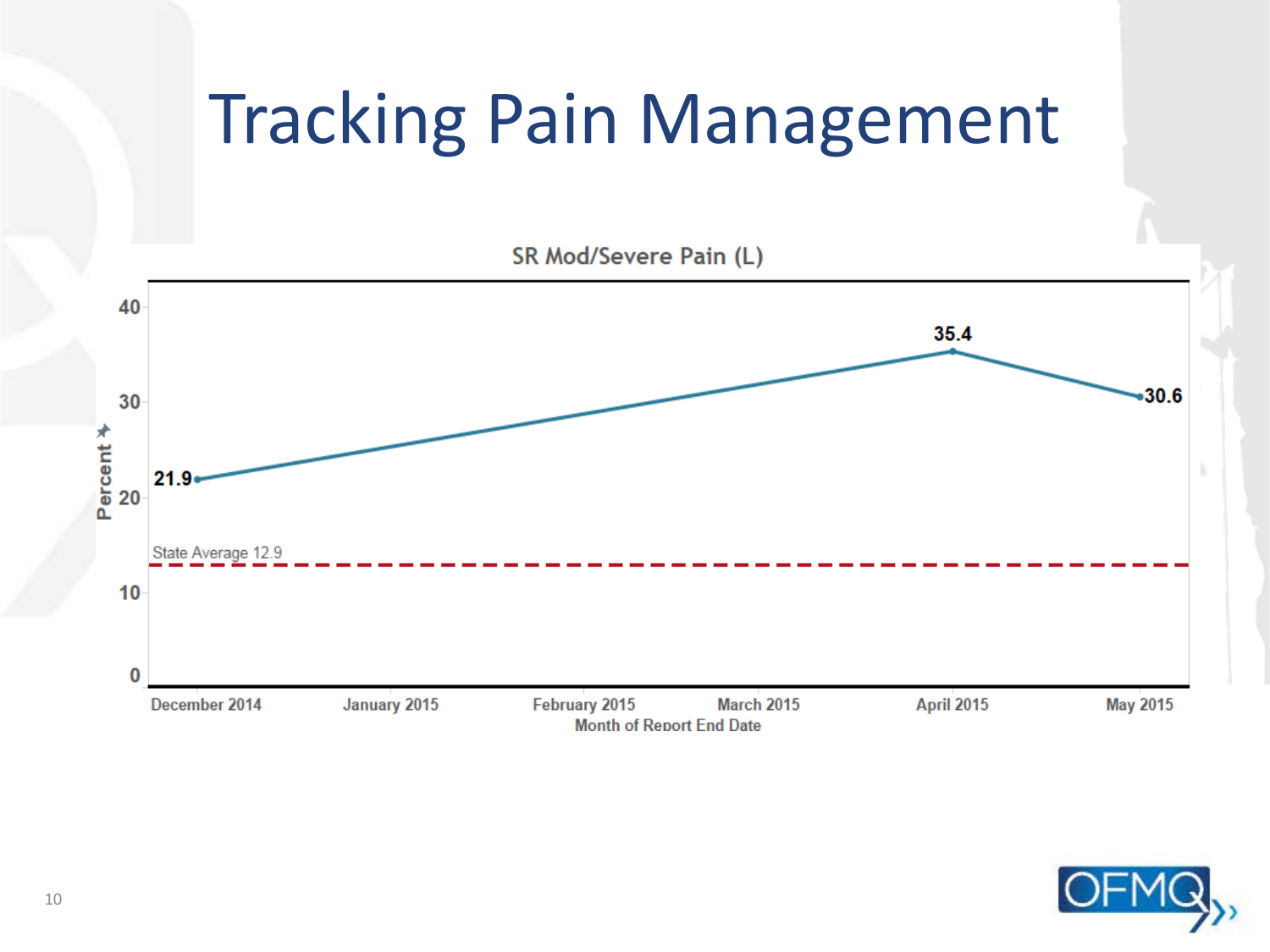## **Tracking UTIs**

UTI $(L)$ 



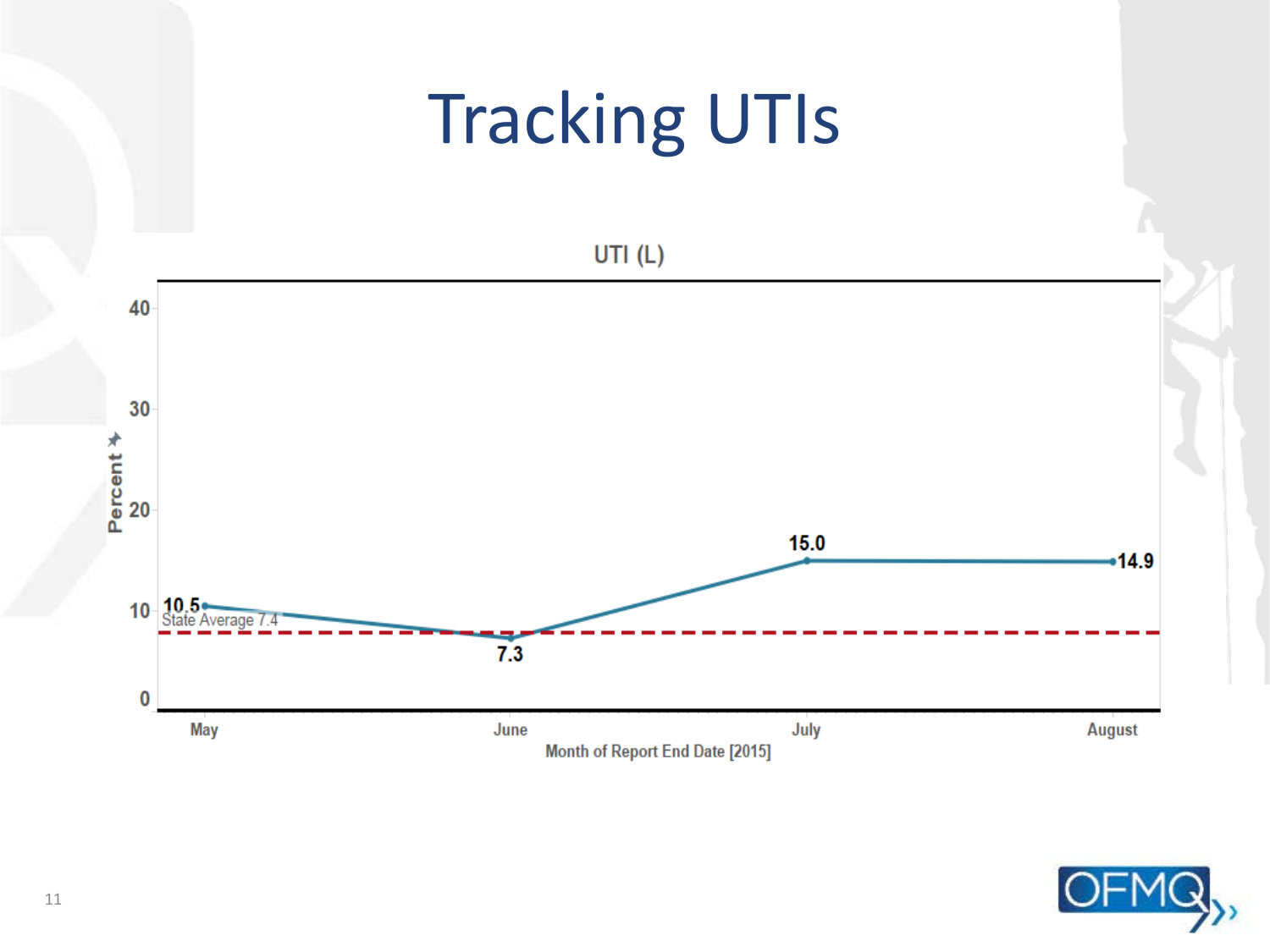# Tracking Falls with Injury

Falls with Major Injury (L)



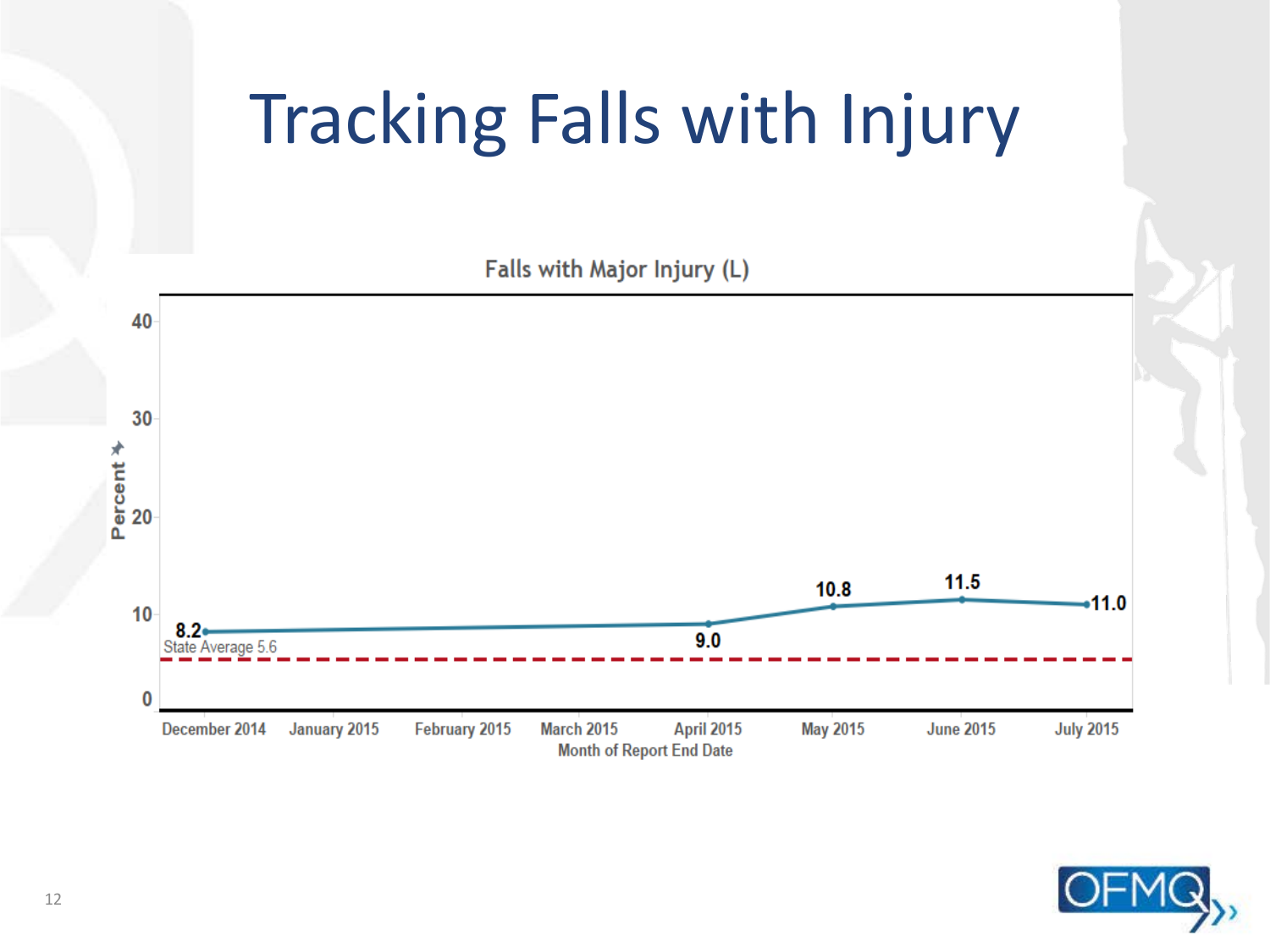## **MDS Resident Level Report**

**Facility ID: Facility Name:** CCN: City/State: Data was calculated on:

**Report Period: Run Date: Report Version Number:** 

Note:  $S =$  short stay,  $L =$  long stay;  $X =$  triggered,  $b =$  not triggered or excluded,

C = complete; data available for all days selected, I = incomplete; data not available for all days selected

| <b>Resident Name</b>    | <b>Resident ID</b> | A0310A/B/F | <u>ග</u><br>Pain<br><b>Mod/Severe</b><br>œ | Э<br>Pain<br>Mod/Severe<br>æ | Э<br>Ulcer<br>Pres<br>Hi-risk | ⊛<br>Pres Ulcer<br>New/worse | Э<br>Phys restraints | Falls (L)        | Falls w/Maj Injury (L) | Antipsych Med (S) | Antipsych Med (L) | Antianxiety/Hypnotic (L) | Behav Sx Affect Others (L) | Э<br>Depress Sx | UTI (L)                   | Cath Insert/Left Bladder (L) | Э<br><b>Con</b><br>Lo-Risk Lose B/B | €<br>Loss<br>℥<br>Excess | Э<br>$rac{6}{2}$<br><b>ADL</b><br>İ | Quality Measure Count |
|-------------------------|--------------------|------------|--------------------------------------------|------------------------------|-------------------------------|------------------------------|----------------------|------------------|------------------------|-------------------|-------------------|--------------------------|----------------------------|-----------------|---------------------------|------------------------------|-------------------------------------|--------------------------|-------------------------------------|-----------------------|
| Data                    |                    |            | С                                          | С                            | C                             | С                            | C                    | С                | С                      | C                 | C                 | C                        | C                          | С               | С                         | С                            | С                                   | С                        | C                                   |                       |
| <b>Active Residents</b> |                    |            |                                            |                              |                               |                              |                      |                  |                        |                   |                   |                          |                            |                 |                           |                              |                                     |                          |                                     |                       |
|                         |                    | 02/99/99   | b                                          | b                            | b                             | b                            | b                    | ь                | b                      | b                 | X                 | b                        | X                          | b               | ь                         | ь                            | b                                   | b                        | ь                                   | 2                     |
|                         |                    | 99/99/11   | b                                          | b                            | ы                             | b                            | b                    | $\mathbf{x}$     | $\mathbf{x}$           | b                 | X                 | b                        | b                          | b               | b                         | b                            | $\mathbf b$                         | b                        | b.                                  | 3 <sup>1</sup>        |
|                         |                    | 03/99/99   | ь                                          | ь                            | ь                             | b                            | b                    | b                | b                      | ь                 | X                 | b                        | X                          | b               | b                         | b                            | b                                   | ь                        | b                                   | 2                     |
|                         |                    | 02/99/99   | b                                          | Ы                            | ы                             | b                            | b                    | $\mathbf{x}$     | b                      | b.                | $\mathbf x$       | ь                        | $\mathbf b$                | b               | b                         | b                            | X                                   | b                        | Ы                                   | 3 <sup>1</sup>        |
|                         |                    | 02/99/99   | b                                          | ь                            | b                             | b                            | b                    | ь                | b                      | b                 | b                 | b                        | b                          | b               | b                         | b                            | b                                   | b                        | b                                   | 0                     |
|                         |                    | 03/99/99   | b                                          | ь                            | ы                             | b                            | b                    | $\mathbf{x}$     | b                      | b                 | b                 | Ы                        | b                          | b               | b                         | b                            | b                                   | b                        | ь                                   | $\mathbf{1}$          |
|                         |                    | 02/99/99   | ь                                          | ь                            | ь                             | ь                            | ь                    | x                | ь                      | ь                 | X                 | ь                        | X                          | b               | ь                         | ь                            | X                                   | ь                        | ь                                   | 4                     |
|                         |                    | 02/99/99   | b                                          | $\mathbf b$                  | b                             | $\mathbf b$                  | b                    | $\boldsymbol{x}$ | Ы                      | b                 | $\mathbf{x}$      | Ы                        | $\mathbf x$                | b               | b                         | b                            | b                                   | b                        | ь                                   | 3 <sup>1</sup>        |
|                         |                    | 02/99/99   | b                                          | ь                            | b                             | b                            | b                    | Х                | ь                      | b                 | b                 | b                        | b                          | b               | b                         | b                            | b                                   | ь                        | b                                   | 1                     |
|                         |                    | 03/99/99   | ь                                          | $\mathbf b$                  | ы                             | b                            | ь                    | X                | ы                      | b                 | b                 | b                        | b                          | b               | b                         | b                            | b                                   | b                        | ь                                   | $\mathbf{1}$          |
|                         |                    | 99/99/11   | b                                          | ь                            | ь                             | b                            | b                    | X                | ь                      | ь                 | X                 | b                        | X                          | b               | ь                         | b                            | b                                   | ь                        | X                                   | 4                     |
|                         |                    | 02/99/99   | b                                          | X                            | b                             | $\mathbf b$                  | ы                    | Ы                | ы                      | Ы                 | $\mathbf b$       | Ы                        | $\mathbf b$                | b               | $\boldsymbol{\mathsf{x}}$ | b                            | $\boldsymbol{\mathsf{x}}$           | b                        | Ы                                   | 3 <sup>1</sup>        |
|                         |                    | 04/99/99   | b                                          | x                            | ь                             | b                            | b                    | X                | ь                      | b                 | b                 | b                        | b                          | b               | b                         | b                            | ь                                   | b                        | b                                   | 2                     |
|                         |                    | 02/99/99   | ь                                          | ы                            | b                             | b                            | b                    | $\mathbf x$      | ы                      | b                 | $\mathbf b$       | b                        | $\mathbf x$                | b               | b                         | b                            | b                                   | Ы                        | ь                                   | 2 <sup>7</sup>        |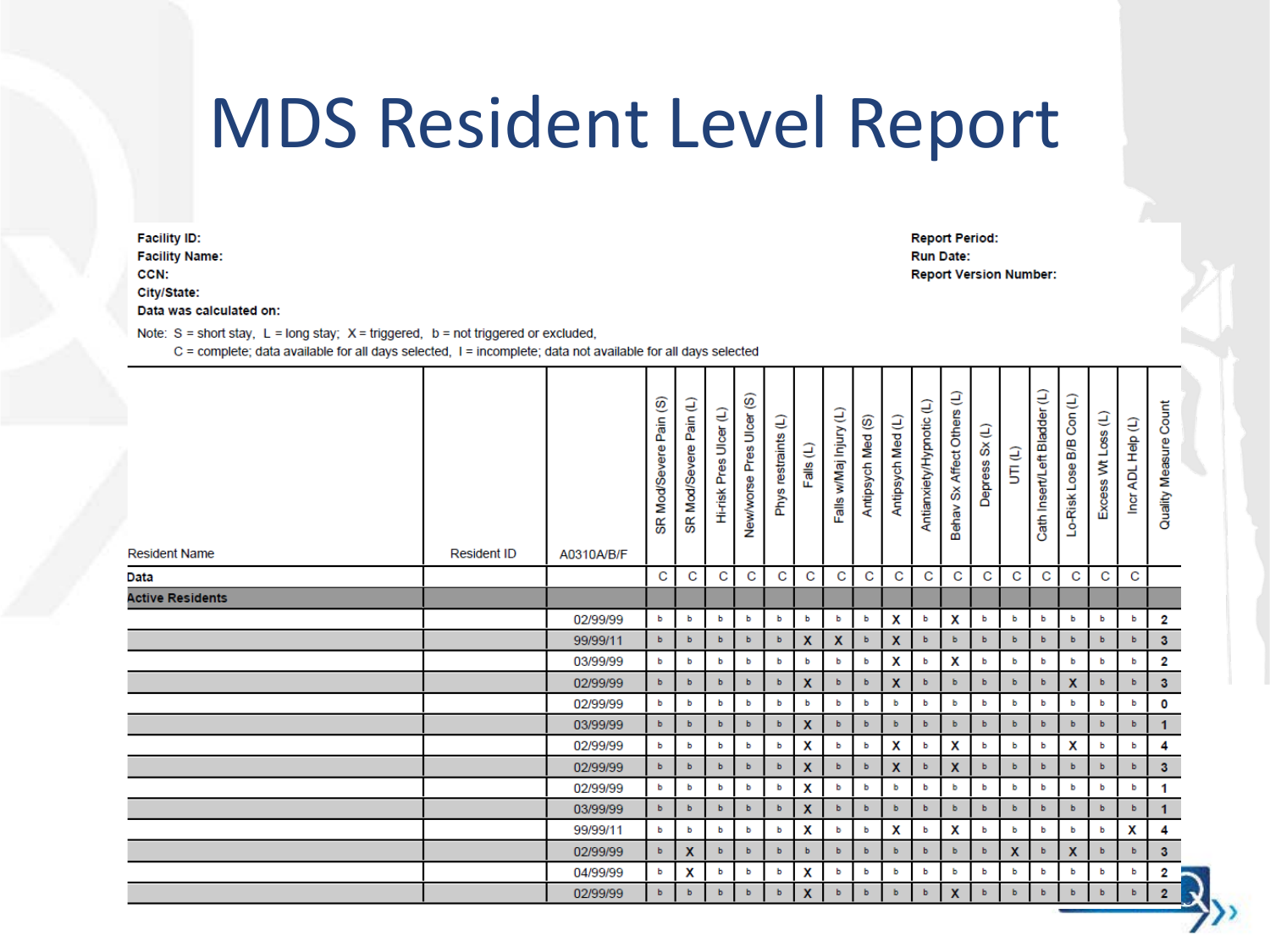## The PDSA Cycle for Learning and Improvement

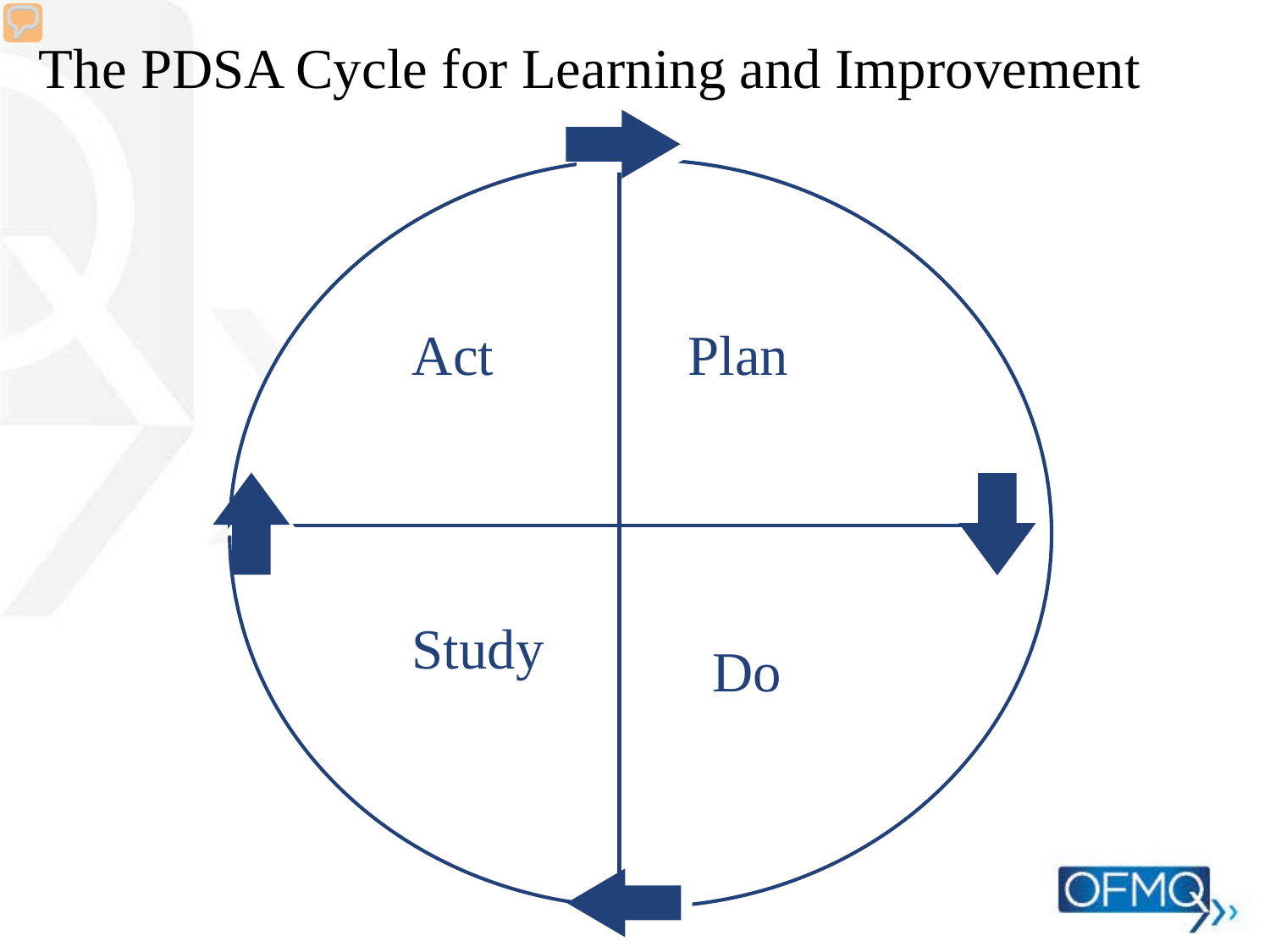

### ■ State the objectives/purpose

## **Nake predictions**

**Develop a plan to test the change** 

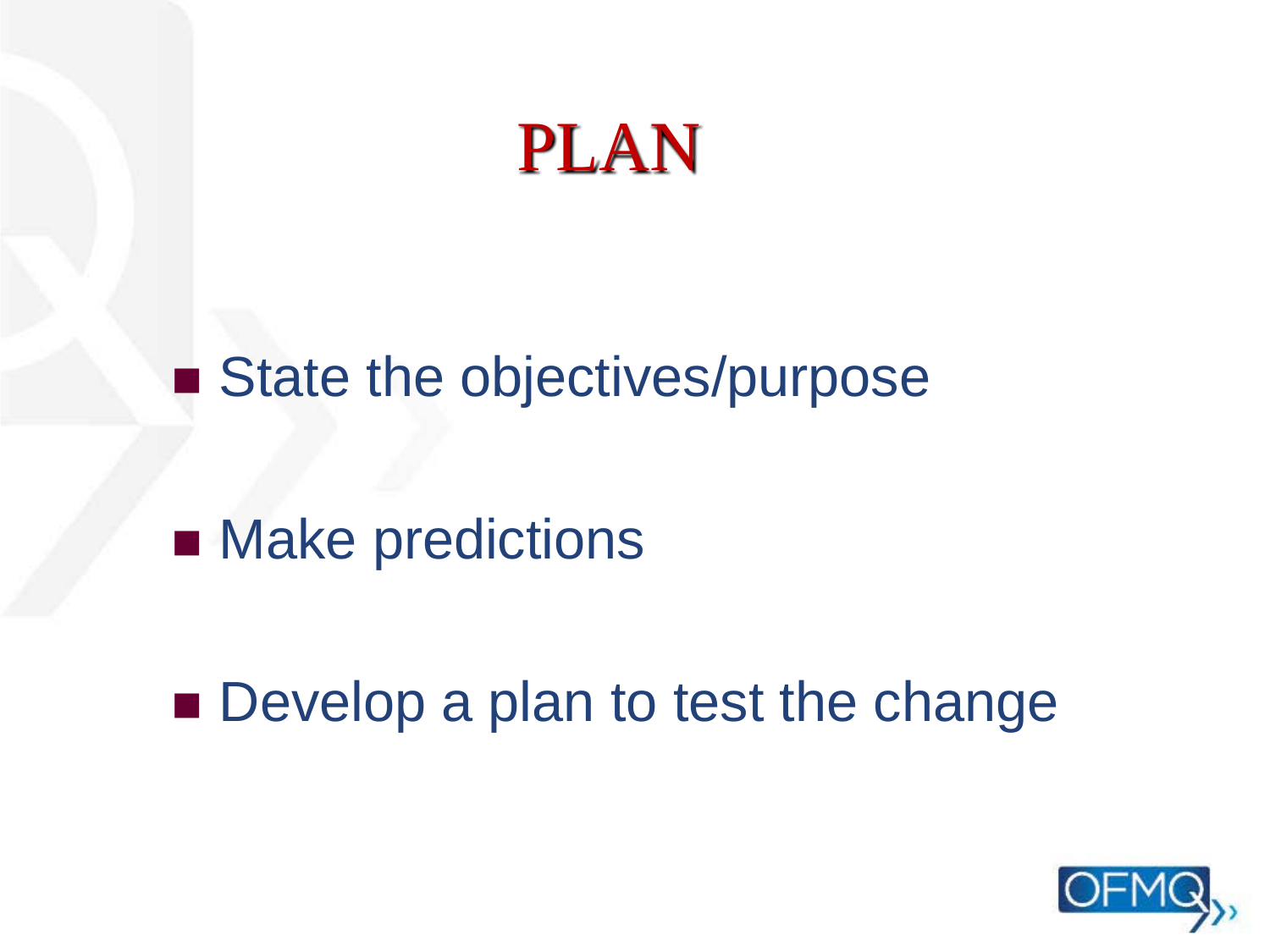

### ■ Carry out the test

## **Document problems and observations**

## ■ Begin to study the data

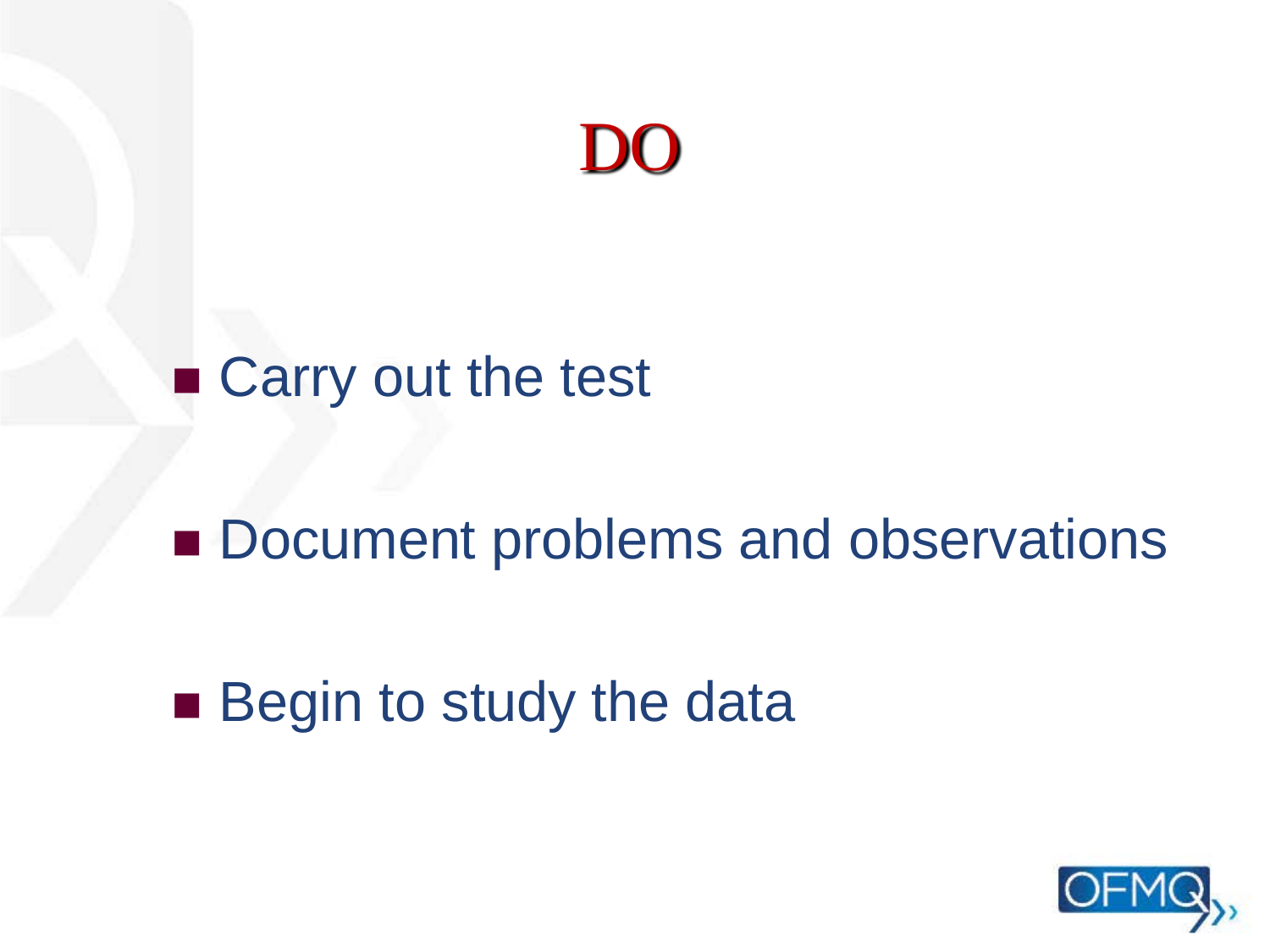

■ Complete the study of the data

### ■ Compare the data to predictions

### ■ Summarize and reflect

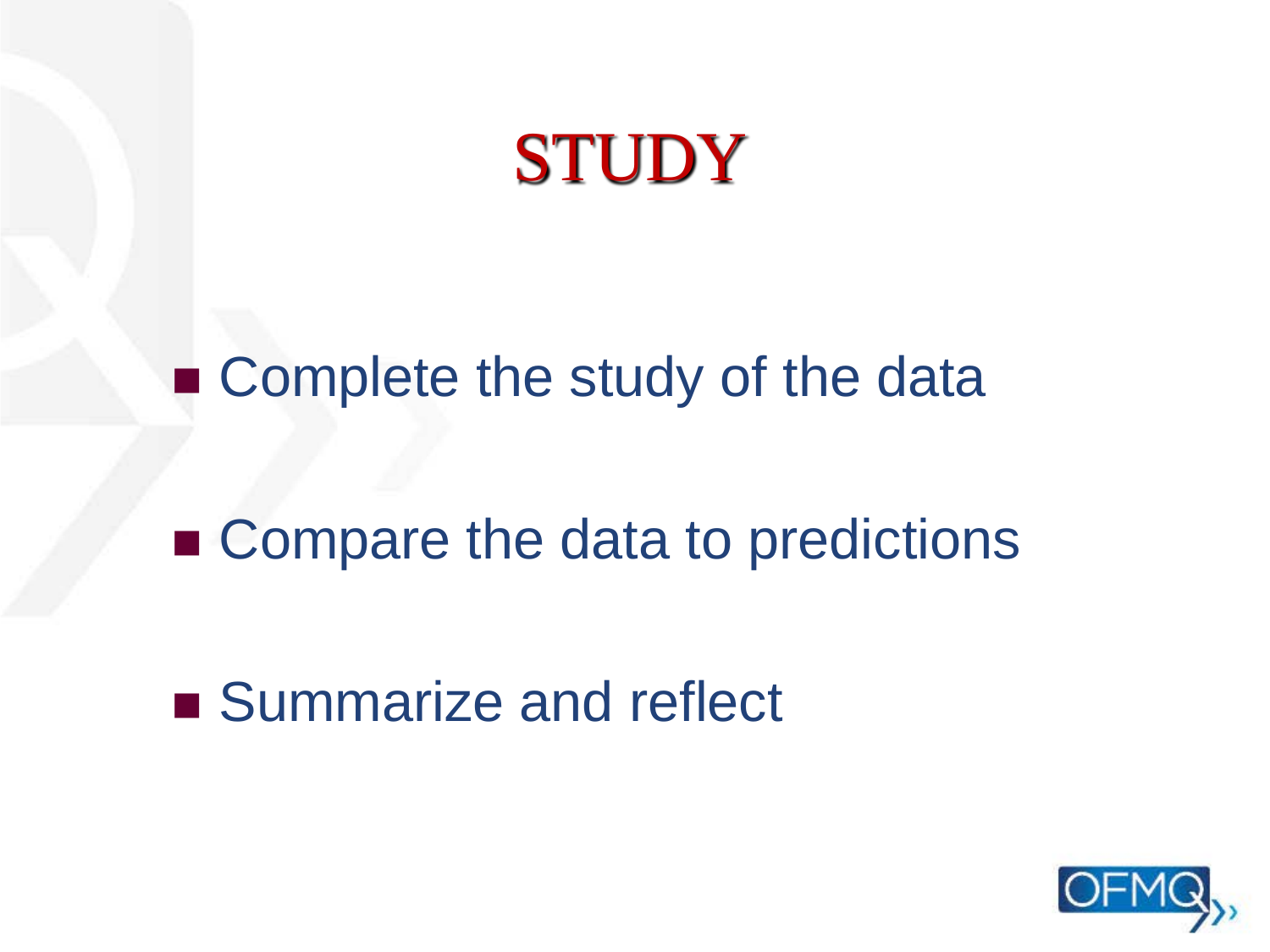

## ■ Adopt-Adapt-Abandon

## ■ Determine what modifications need to be made.

**Prepare a plan for the next test.** 

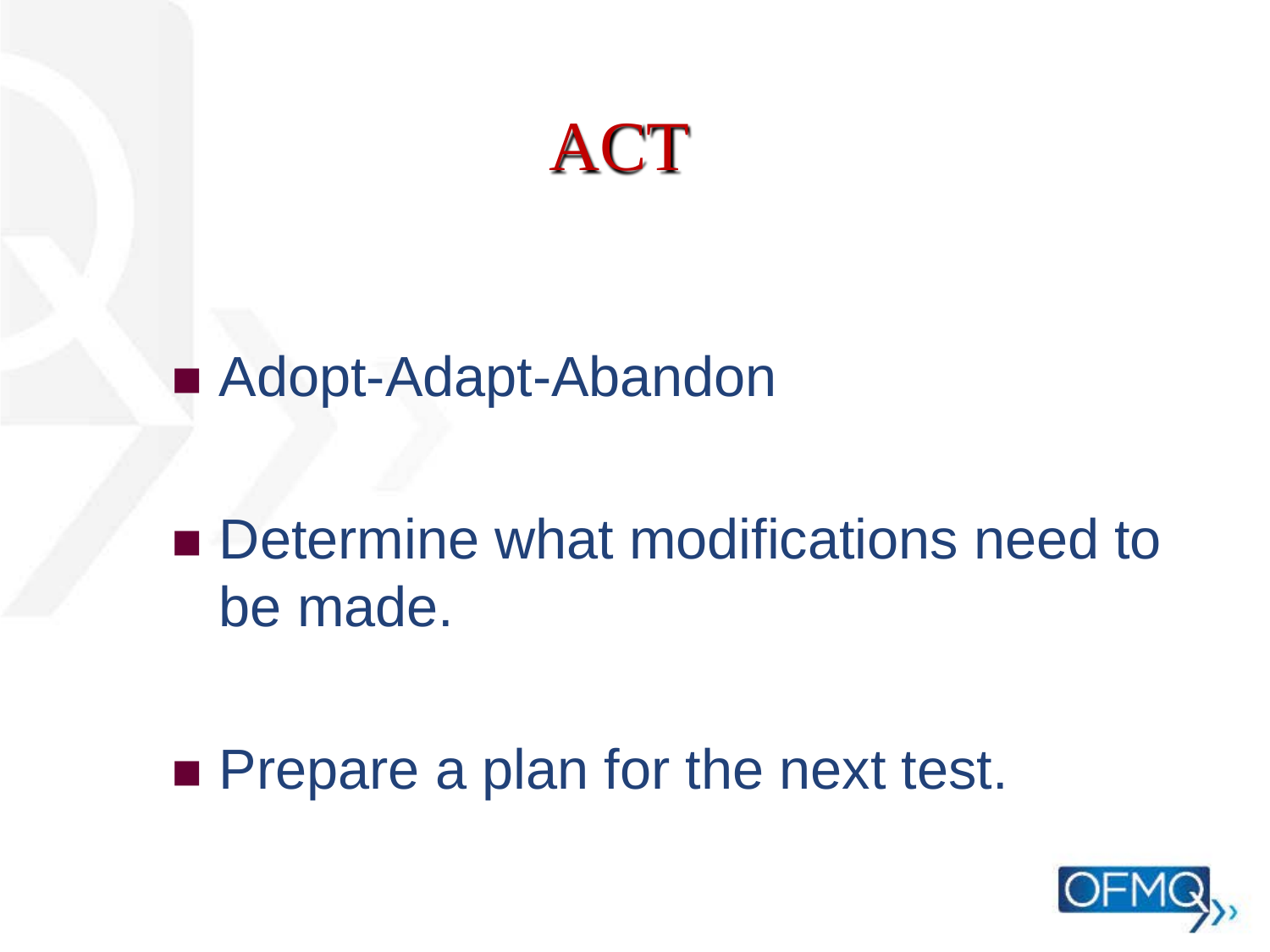# Small-scale, Rapid PDSA Cycle-Plan

#### **Purpose**:

Decrease resident pain by use of whirlpool bath

#### **Plan**:

- Make sure whirlpool is working
- Schedule time for resident in whirlpool
- Have staff available and able to assist resident

#### **Do**:

- Resident uses the whirlpool
- Record effects of whirlpool

#### **Study:**

• What were the effects of the whirlpool

#### **Act:**

• Adopt-Adapt-Abandon

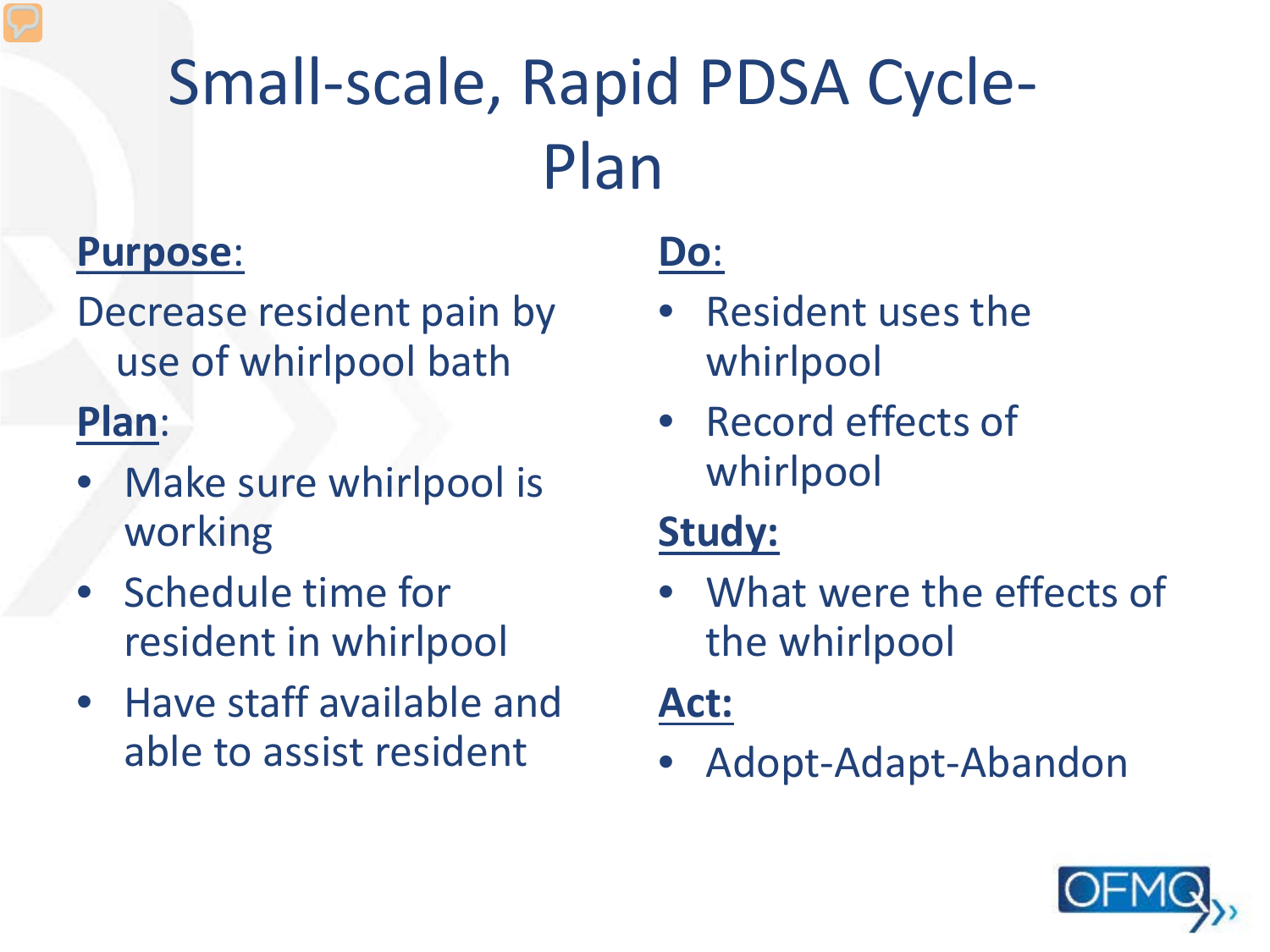## Repeated Use of the Cycle



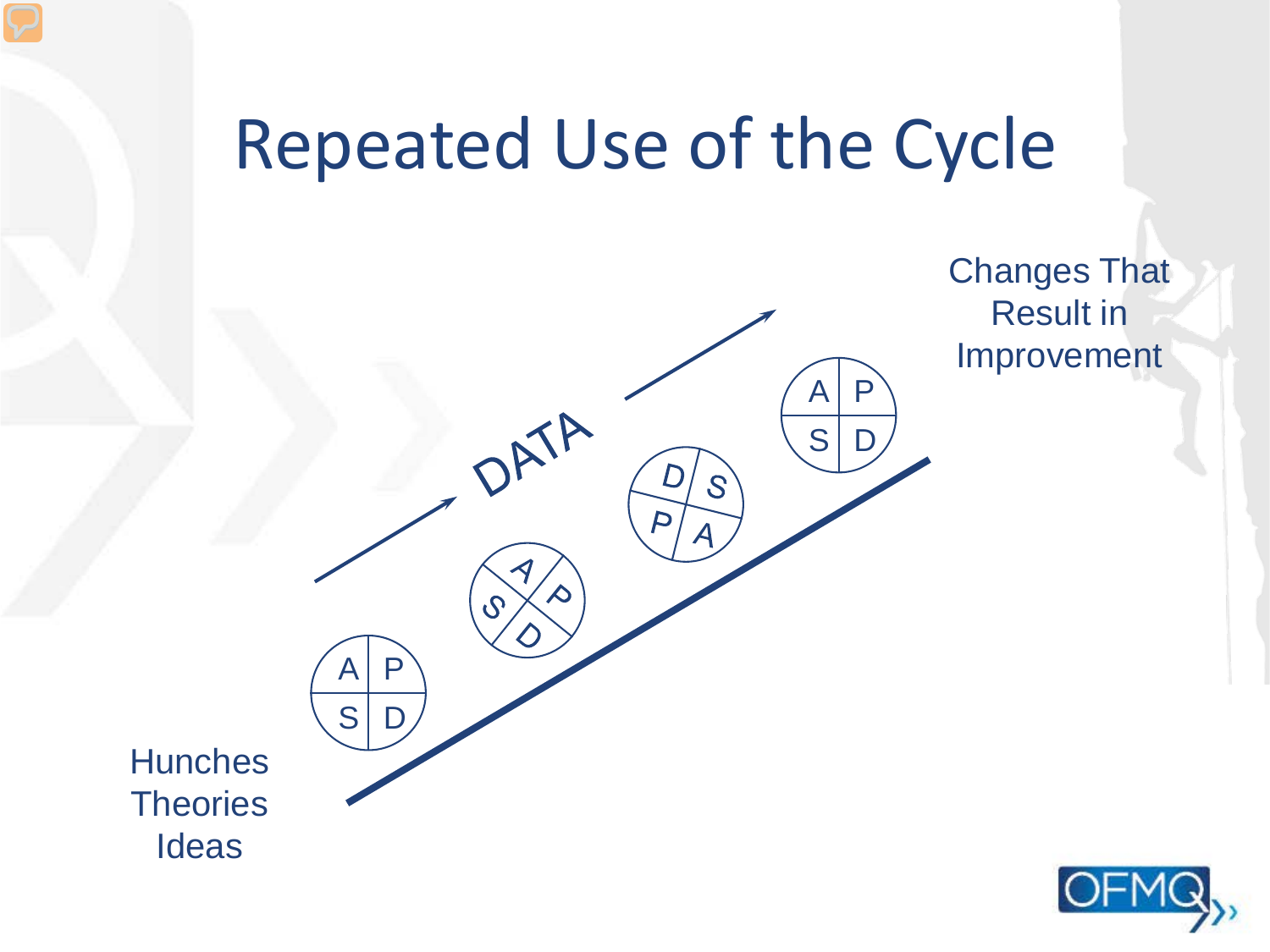# TIPS FOR TESTING CHANGE

■ Always stay one cycle ahead ■ Small scale does not equal small change

- Choose changes that do not require long process of approval
- Don't reinvent the wheel

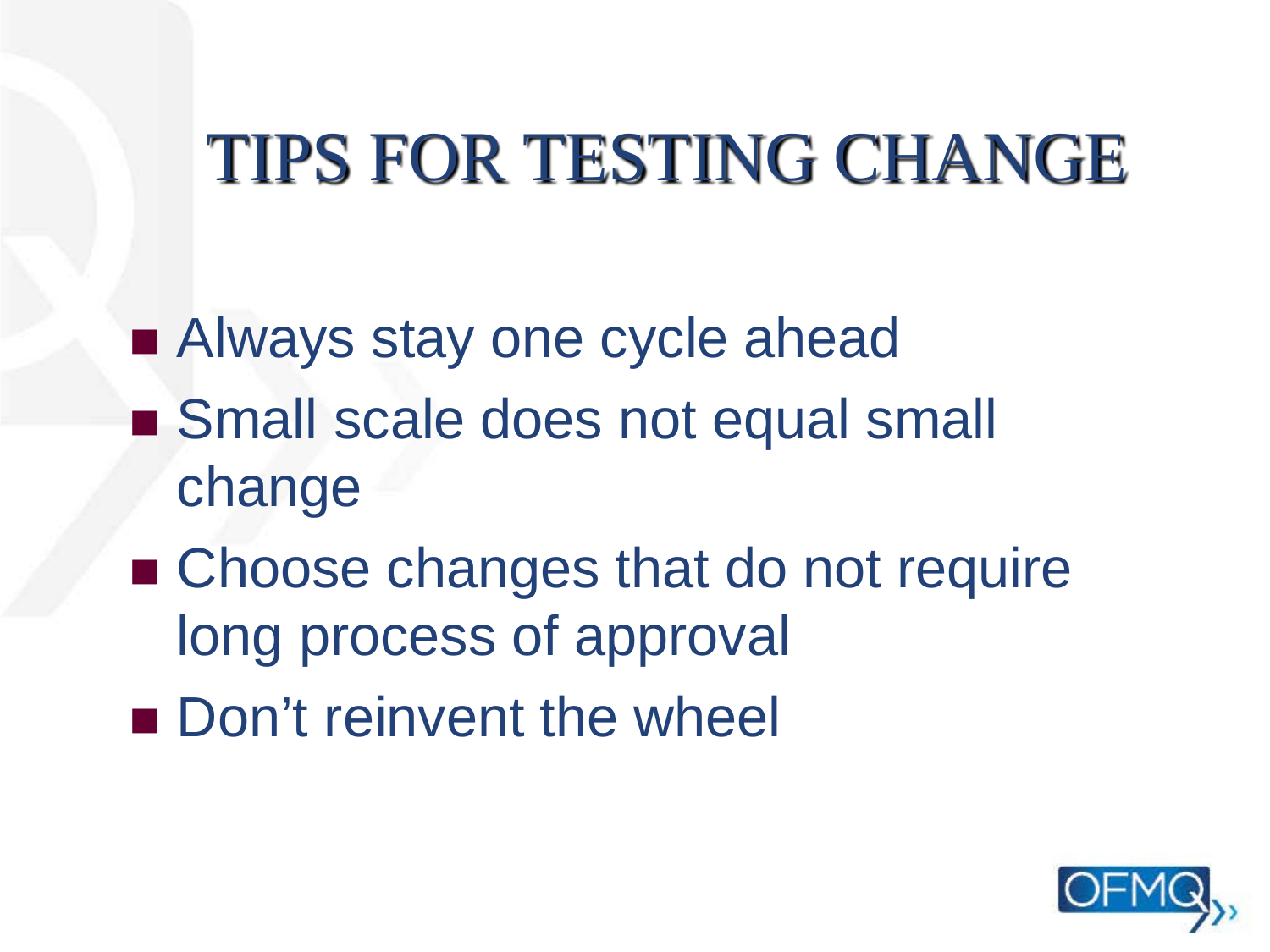## Tracking to Show Success!

SR Mod/Severe Pain (L) 40 30 Percent **\*** 20  $17.9•$  $16.1$  $15.1$ State Average 12.9 28 10  $11.4$ 0 December 2014 February 2015 April 2015 **June 2015** August 2015 **Month of Report End Date**